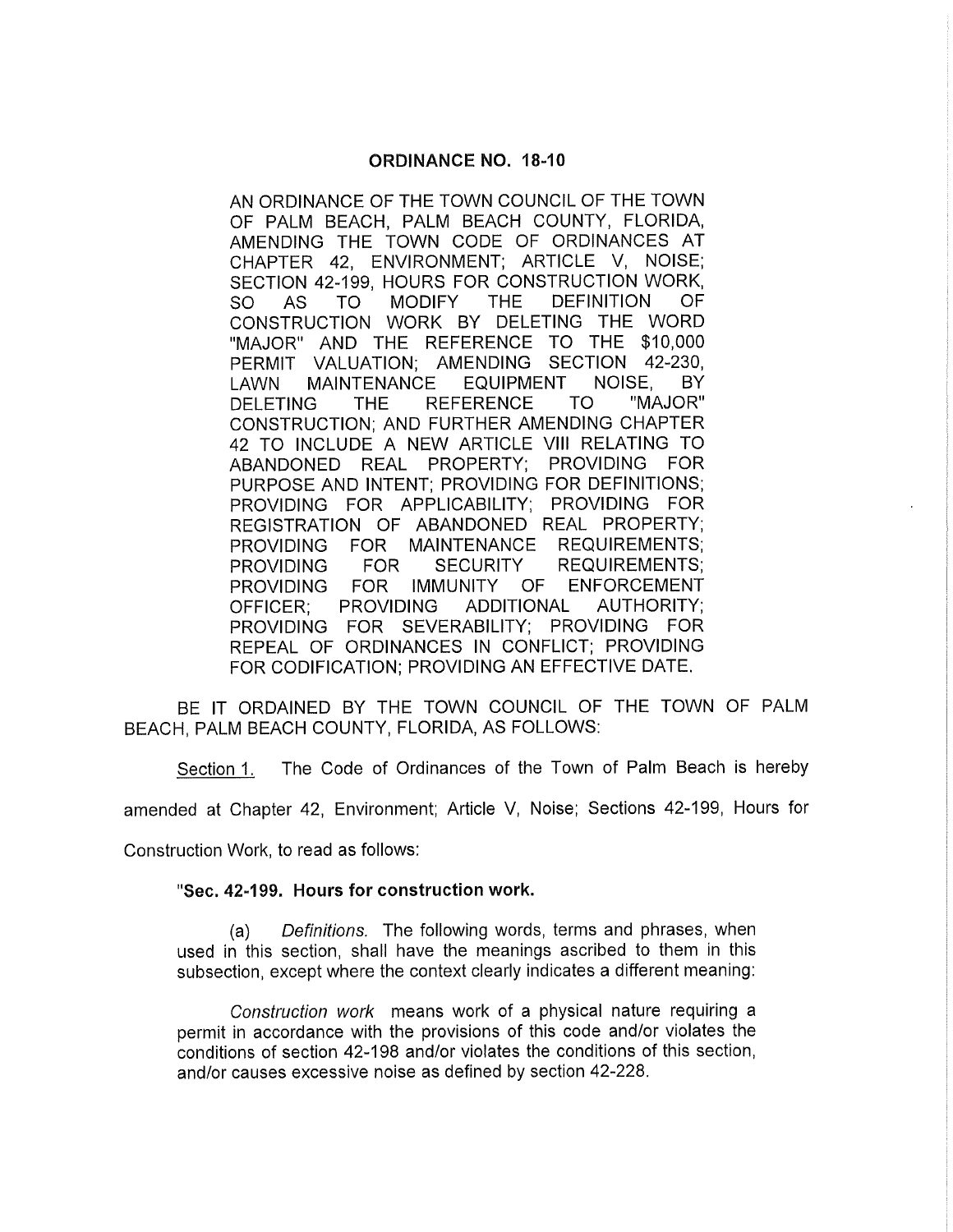b) Limited. During the months of December, January, February, March and April of each year, construction work or other work resulting in noise tending to disturb the people in the vicinity thereof shall not begin until the hour of 8:00 a.m., and shall cease at the hour of 5:00 p.m., except Saturday, Sunday and legal holidays, when all construction work is prohibited. In no event shall heavy equipment or other construction-related noise be permitted before 9:00 a.m. At all other times May through November) such work may commence at 8:00 a.m. and cease at the hour of 6:00 p.m., except Sunday and legal holidays, including the Friday immediately after Thanksgiving, when all construction work is prohibited. However, the permitted hours for construction work in the C -WA zoning district shall be only 8:00 a.m. until 8:00 p.m. during the months commencing May <sup>1</sup> and ending on October 31, except Sunday and legal holidays, when all construction work is prohibited.

- c) Exceptions
- 1) It shall be within the discretion of the town council when in its opinion the operation of any of the prohibited machinery or appliances mentioned in subsection 42- 198(a) shall not be overly offensive to the residents or inhabitants of the town in the vicinity of the equipment's operation to grant an exception to this section.
- 2) The operation of equipment relating to essential services of the town and equipment operating during emergency conditions shall be exempted from subsection (a) of this section.
- 3) At the discretion of the director of planning, zoning and building, or his representative, emergency work for nontown related essential services may be authorized at any time during the year.
- 4) Interior work not resulting in noise tending to disturb people in the vicinity thereof, shall be allowed during the hours of 9:00 a.m. and 5:00 p.m. on Saturdays during the period commencing on December <sup>1</sup> and ending on April 30."

Section 2. The Code of Ordinances of the Town of Palm Beach is hereby

amended at Chapter 42, Environment; Article V, Noise; at Section 42-230, Lawn

Maintenance Equipment Noise, to read as follows:

Ordinance No. 18-10 Page 2 of 9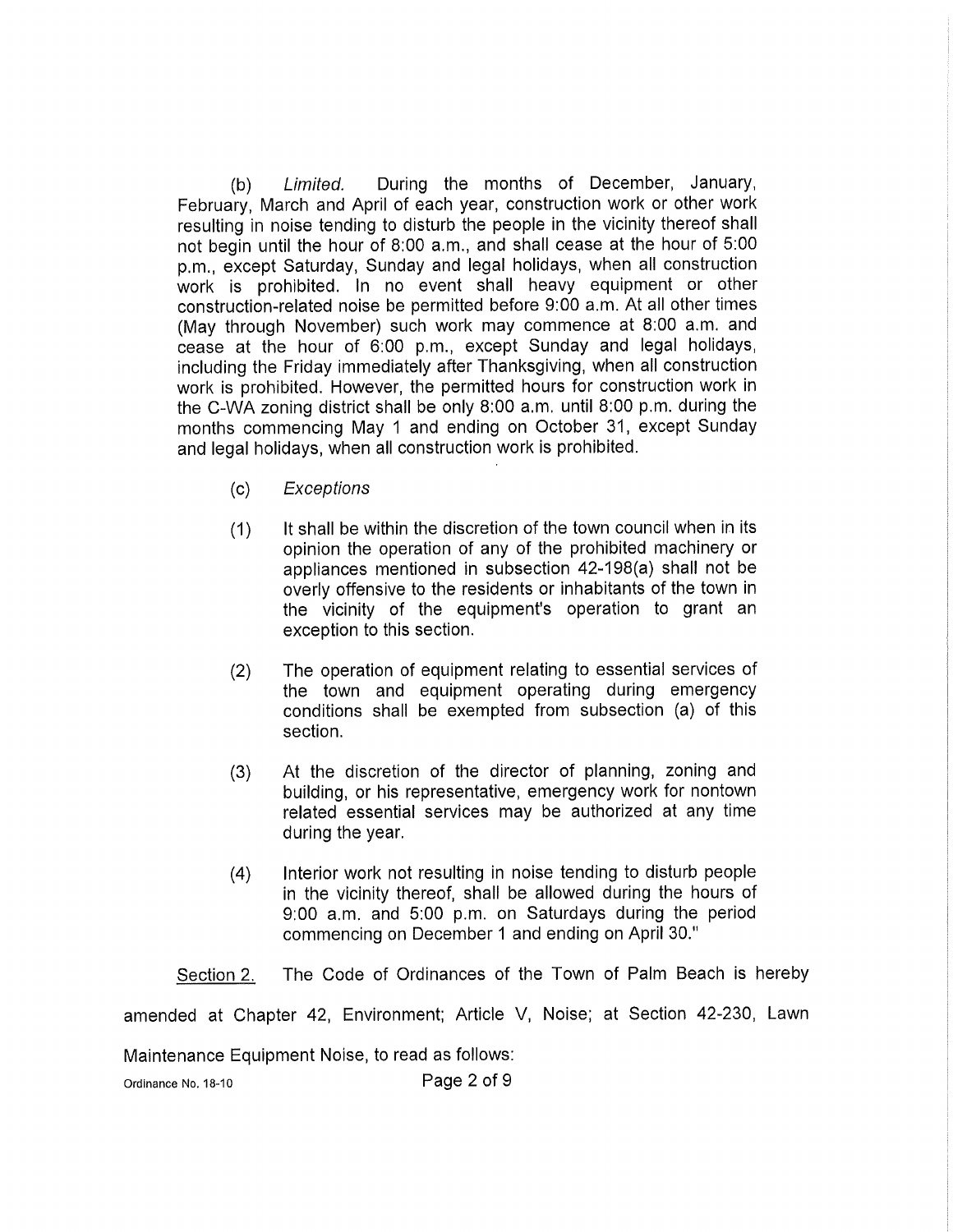Sec. 42 -230. Lawn maintenance equipment noise.

a) Operation of lawn maintenance equipment shall be limited to the hours outlined for construction work at section 42 -199, including the prohibitions stated therein on Sundays and all legal holidays. Nothing in this section shall preclude the operation of lawn maintenance equipment on Saturdays or the Friday immediately after Thanksgiving. Additionally, nothing in this section shall preclude the operation of lawn maintenance equipment, including leaf blowers, by residents on Saturdays, Sundays or legal holidays, including the Friday immediately after Thanksgiving. Further, lawn maintenance equipment used for golf course maintenance within the town is not restricted during the hours outlined for construction work at section 42 -199; however, such equipment shall not be used before 8:00 a.m. or after 5:30 p.m. on any day at locations within <sup>300</sup> feet of residential properties, except in the event of valid emergencies and once per month for purposes of chemical spraying or fertilizing. The sound level meter measurement shall be no greater than 75 dBA measured 50 feet from the point of operation of the equipment. The sound level meter measurement shall not be applicable to lawn maintenance equipment used on golf courses.

b) Lawn maintenance equipment includes but is not limited to lawn mowers, edgers, hedge trimmers, yard tractors, leaf blowers, lawn vacuum machines, and monofilament line grass trimmers.

c) Leaf blowers shall be prohibited from use between the hours of 5:00 p.m. and 9:00 a.m. Additionally, during the period of the year commencing December <sup>1</sup> and ending April 30, leaf blowers may be used on Saturdays only from 9:00 a.m. to 12:00 p.m. Leaf blowers shall not exceed a decibel level of 65 dBA as measured at 50 feet from the point of operation. It shall be unlawful to blow yard trash or clippings into the public street."

Section 3. The Code of Ordinances of the Town of Palm Beach is hereby

amended at Chapter 42, Environment, to include <sup>a</sup> new Article VIII, titled Abandoned

Real Property, to read as follows:

## "ARTICLE VIII. ABANDONED REAL PROPERTY

Sec. 42-355. Purpose and Intent.

It is the purpose and intent of the Town to establish a process to address abandoned residential real property located within the Town. It is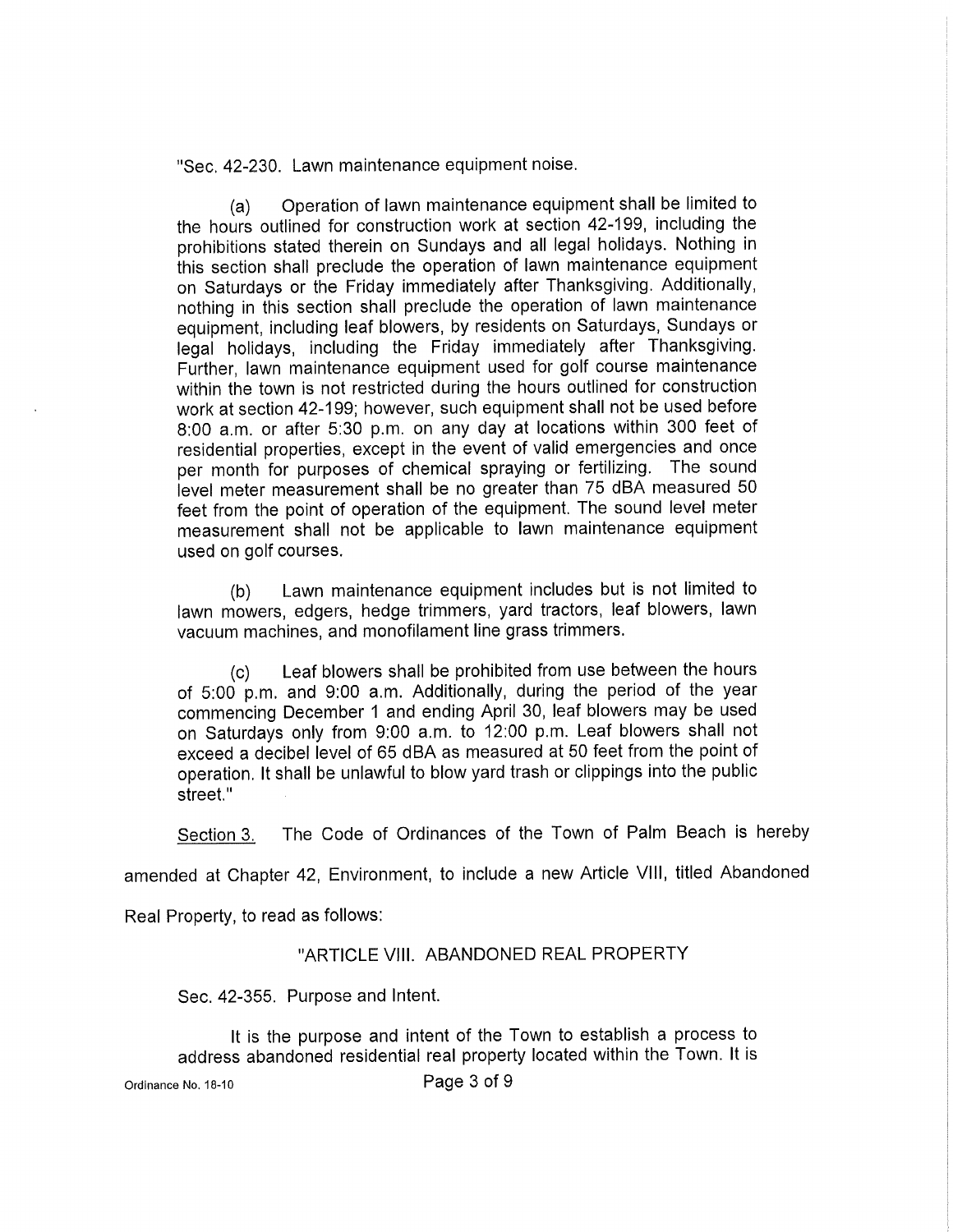the Town's further intent to specifically establish an abandoned residential property program as a mechanism to protect residential neighborhoods from becoming blighted through the lack of adequate maintenance and security of abandoned properties.

## Sec. 42-356. Definitions.

The following words, terms and phrases, when used in this article, shall have the meanings ascribed to them in this section, except where the context clearly indicates a different meaning:

Abandoned real property means any property that is vacant and is subject to an uncured notice of default and/or notice of mortgagee's sale context clearly indicates a different meaning:<br>Abandoned real property means any property that is vacant and is<br>subject to an uncured notice of default and/or notice of mortgagee's sale<br>by the lender or a pending tax deed the subject of a foreclosure sale where the title was retained by the beneficiary of a mortgage involved in the foreclosure and any properties transferred under <sup>a</sup> deed in lieu of foreclosure or sale.

Accessible building means a residential building that is unsecured and/or breached in such a way as to allow access to the interior space by unauthorized persons.

Enforcement officer means any law enforcement officer, building official, code enforcement officer, fire inspector or building inspector employed within the Town.

Evidence of vacancy means any condition that on its own, or combined with other conditions, would lead a reasonable person to believe that the property is vacant. Such conditions may include, but not be limited to, overgrown and/or dead vegetation, accumulation of abandoned personal items and property, statements by neighbors, passers -by, delivery agents or government agents, among other evidence that the property is vacant.

Foreclosure means the process by which a property, placed as security for a real estate loan, is sold at public sale to satisfy the debt if the borrower defaults.

Property management company means a local property manager, property maintenance company or similar entity responsible for the maintenance of abandoned real property.

Residential building means any real property, or portion thereof, situated in the Town, improved by a single-family dwelling or multi-family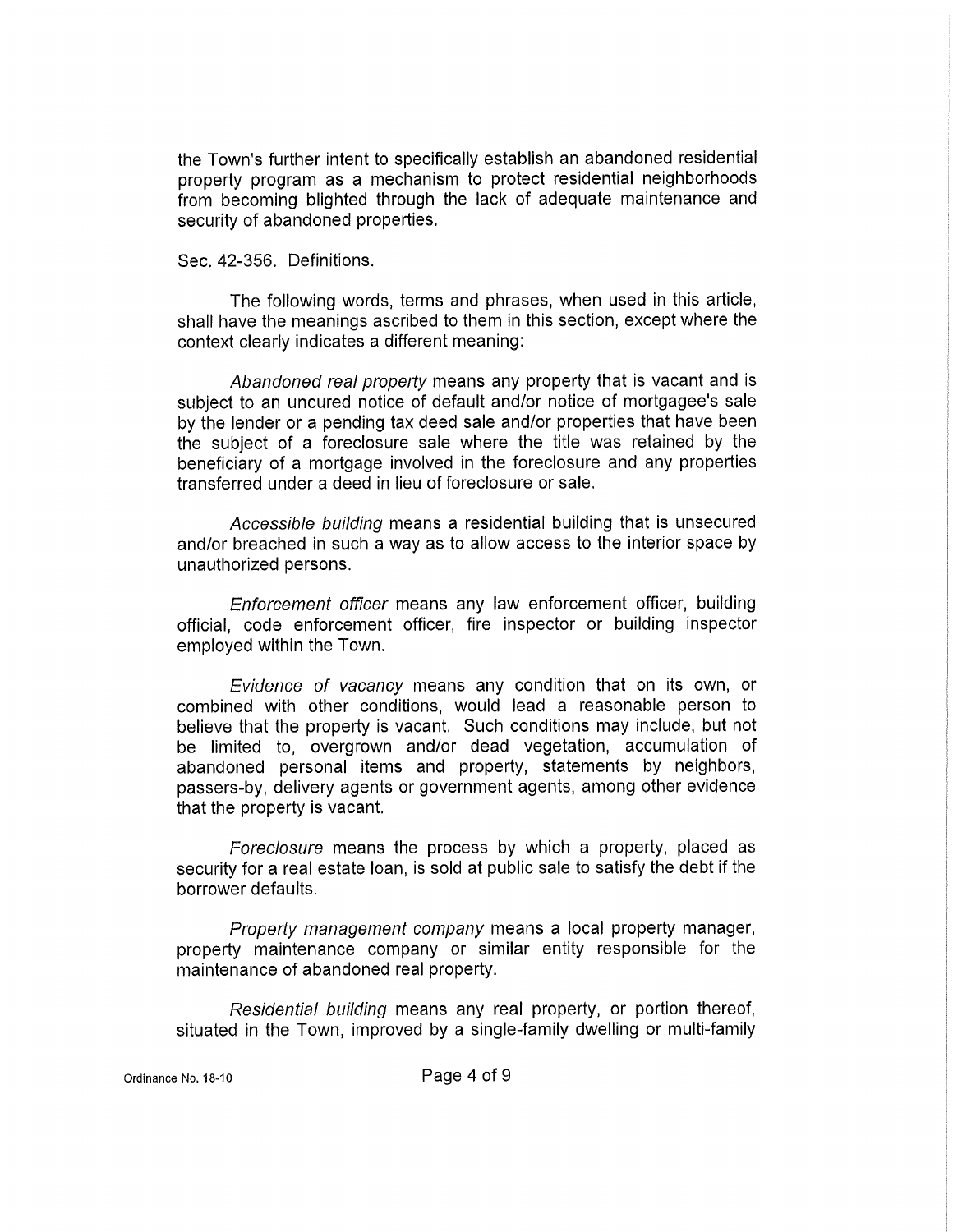dwelling of not more than four (4) dwelling units, and shall include the buildings and structures located on such improved real property.

Vacant means any building/structure that is not legally occupied.

Sec. 42-357. Applicability.

This article shall be considered cumulative and not superseding or subject to any other law or provision, but shall rather be an additional remedy available to the Town above and beyond any other state, county and/or code provisions relating to same.

Sec. 42-358. Registration of abandoned real property.

a) Any mortgagee who holds <sup>a</sup> mortgage on real property located within the Town that is improved with a residential building shall perform an inspection of the property that is the security for the mortgage upon the issuance of a notice of default and the expiration of any cure period set forth in the mortgage documents. If such property is found to be vacant or shows evidence of vacancy, it shall be deemed abandoned and the mortgagee shall, within ten (10) days of the inspection, register the property with the Director of the Planning, Zoning and Building Department, or his or her designee, on forms provided by the Town. A registration is required for each vacant property or dwelling unit within a multi-family dwelling.

b) If such property is occupied but remains in default, it shall be inspected by the mortgagee or his designee monthly until (1) the mortgagor or other party remedies the default, or (2) it is found to be vacant or shows evidence of vacancy at which time it is deemed abandoned, and the mortgagee shall, within ten (10) days of that<br>inspection, register the property with the Town's Planning and Zoning<br>Administrator or his ar ber designes on forms provided by the Town Administrator, or his or her designee, on forms provided by the Town.

c) Registration pursuant to this article shall contain the name of the mortgagee, the direct mailing address of the mortgagee, a direct contact name and telephone number of mortgagee, facsimile number and e-mail address and, in the case of a corporation or out-of-area mortgagee, the local property management company responsible for the security and maintenance of the property.

d) An annual registration fee in an amount established by the Town Council shall accompany the registration form(s).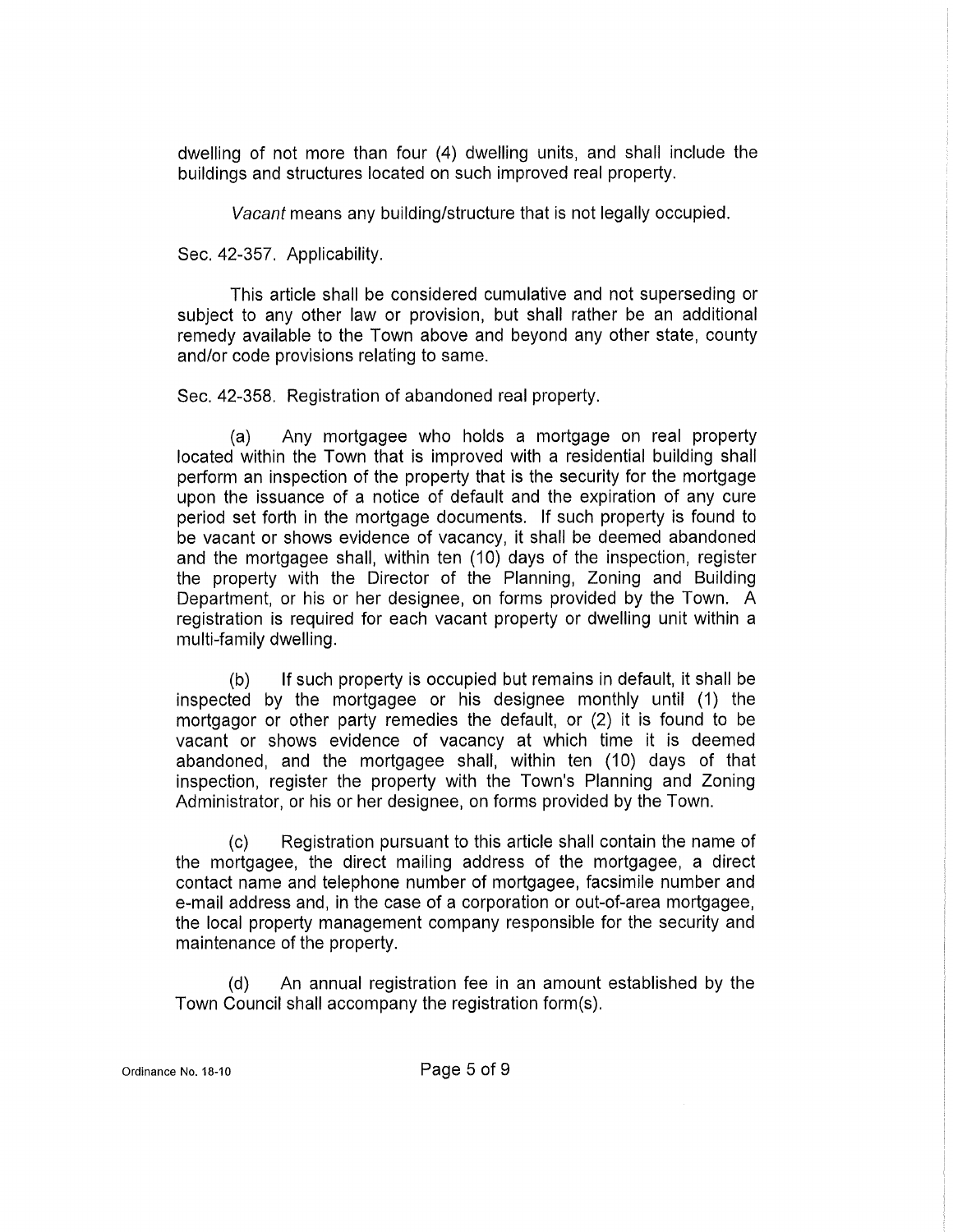e) This article shall also apply to properties improved with <sup>a</sup> residential building that have been the subject of a foreclosure sale where the title was transferred to the beneficiary of a mortgage involved in the foreclosure and any properties transferred under a deed in lieu of foreclosure/sale.

f) Properties subject to this article shall remain under the annual registration requirement, security and maintenance standards of this article as long as they remain vacant and for properties not yet subject to a foreclosure sale or a transfer under a deed in lieu of foreclosure, the property owner remains in default.

g) Any person or corporation that has registered <sup>a</sup> property under this article must report any change of information contained in the registration within ten (10) days of the change.

Sec. 42-359. Maintenance requirements.

a) Improved properties subject to this article shall be kept free of weeds, overgrown brush, dead vegetation, trash, junk, debris, building materials, any accumulation of newspapers, circulars, flyers, notices, except those required by federal, state, or local law, discarded personal items included, but not limited to, furniture, clothing, large and small appliances, printed material or any other items that give the appearance that the property is abandoned.

b) Residential buildings shall be maintained free of graffiti or similar markings by removal or painting over with an exterior grade paint that matches the color of the exterior structure.

c) Front, side, and rear yard landscaping shall be maintained in accordance with the Town's standard at the time registration was required. Landscape shall include, but not be limited to, grass, ground covers, bushes, shrubs, hedges or similar plantings, or decorative rock or bark.

d) Maintenance shall include, but not be limited to, watering, irrigation, cutting, and mowing of required landscape and removal of all trimmings.

e) Pools and spas shall be maintained so the water remains free and clear of pollutants and debris. Pools and spas shall comply with the enclosure requirements of this Code and Florida Building Code, as amended from time to time.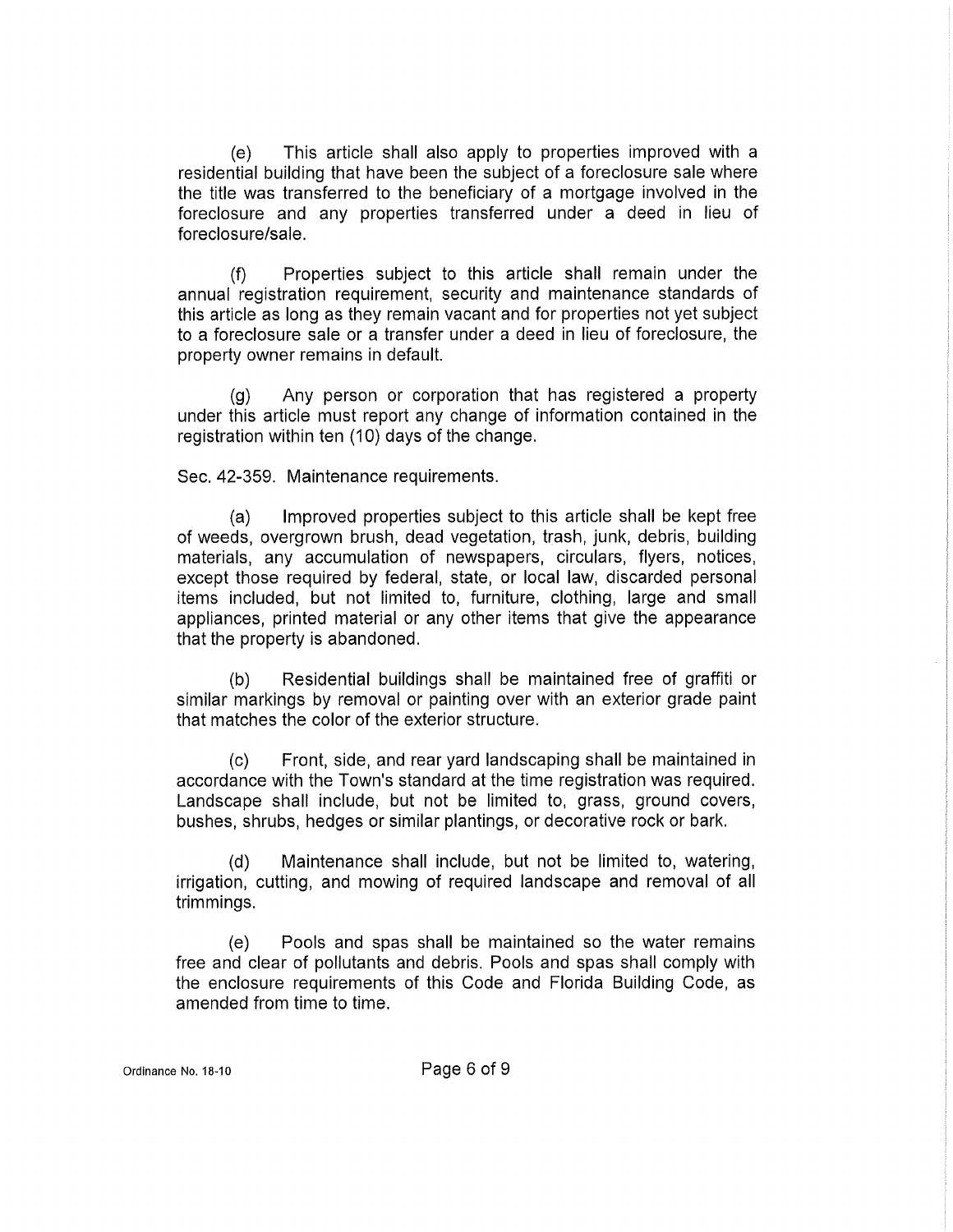f) Compliance with Section 46 -71 of the Fire Prevention and Protection Code shall be met.

g) Failure of the mortgagee and /or property owner of record to properly maintain the property and residential building may result in a violation of this Code and issuance of a notice of violation/notice of hearing by a Town code enforcement officer. Pursuant to a finding and<br>determination by the Town's code enforcement board, the Town may take the necessary action to ensure compliance with this article.

Sec. 42-360. Security requirements.

a) Residential buildings subject to this article shall be maintained in a secure manner so as not to be accessible to unauthorized persons.

b) A "secure manner" shall include, but not be limited to, the closure and locking of windows, doors, gates and other openings of such size that may allow a child to access the interior of the property and/or structure. Broken windows shall be secured by re-glazing or boarding of the window.

c) If the property is owned by <sup>a</sup> corporation and /or out of area mortgagee, a local property management company shall be contracted to perform bi-weekly inspections to verify compliance with the requirements of this article, and any other applicable laws.

d) The property shall be posted with the name and twenty -four 24) hour contact phone number of the local property management company. The posting shall be no less than an eight-inch by ten-inch sign. The posting shall contain the following language:

> THIS PROPERTY IS MANAGED BY: TO REPORT PROBLEMS OR CONCERNS CALL:

The posting shall be placed on the interior of a window facing the street to the front of the property so it is visible, or secured to the exterior of the building /structure facing the street to the front of the property so it is visible or, if no such area exists, on a stake of sufficient size to support the posting in a location as close as possible to the main door entrance of the property. Exterior postings shall be constructed of, and printed with, weather-resistant materials.

e) The local property management company shall inspect the property on a bi-weekly basis to ensure that the property is in compliance

Ordinance No. 18-10 **Page 7 of 9**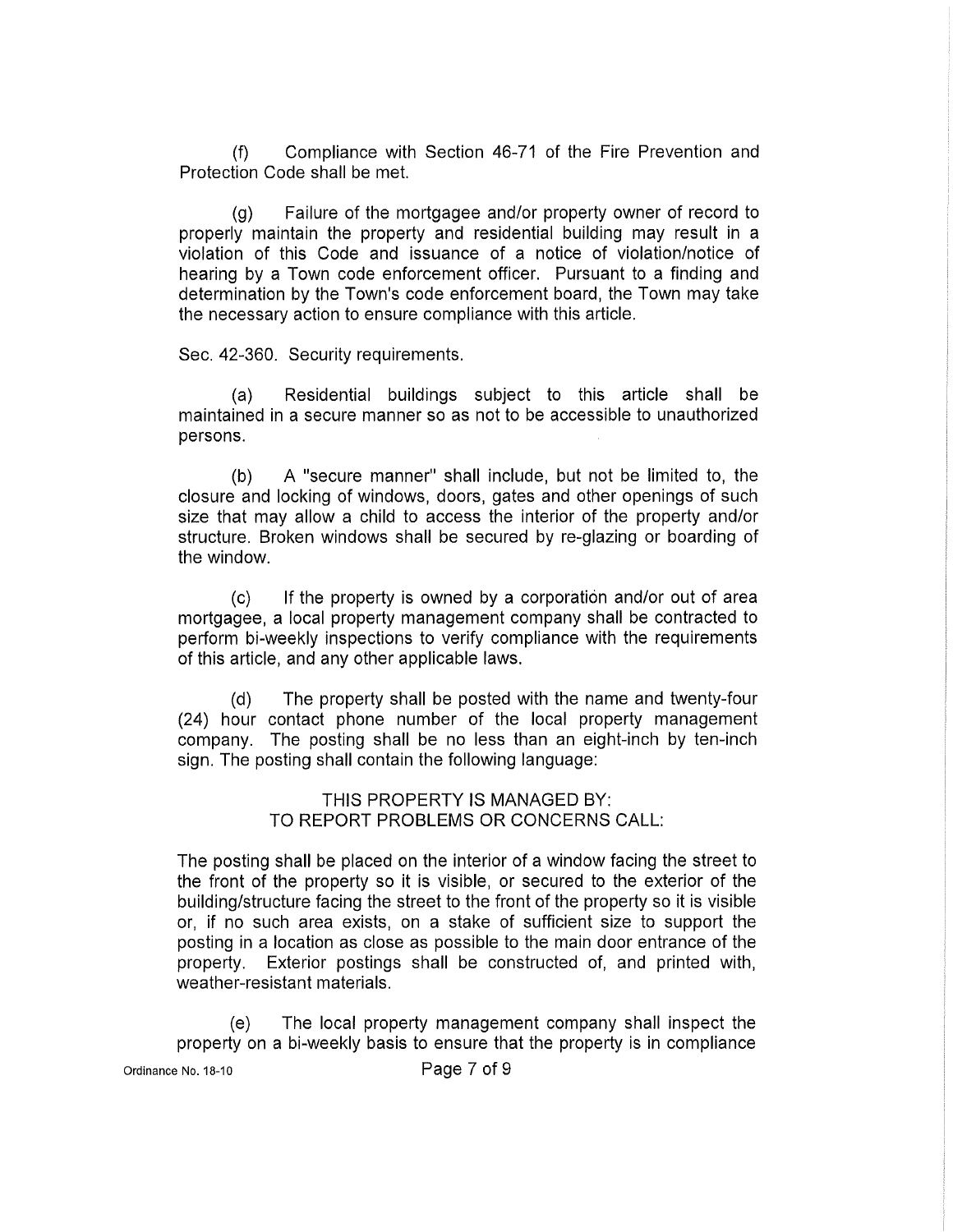with this chapter. Upon the request of Town, the local property management company shall provide a copy of the inspection reports to the code enforcement division.

f) Failure of the mortgagee and /or property owner of record to properly maintain the property may result in a violation of this Code and issuance of a notice of violation/notice of hearing by a Town code enforcement officer. Pursuant to <sup>a</sup> finding and determination by the Town's code enforcement board, the Town may take the necessary action to ensure compliance with this article.

Sec. 42-361. Immunity of enforcement officer.

Any enforcement officer or any person authorized by an enforcement officer shall be immune from prosecution, civil or criminal, for reasonable, good faith trespass upon real property while in the discharge of duties imposed by this chapter.

Sec. 42 -362. Additional authority.

The Town Manager, or his or her designee, shall have authority to require the mortgagee and/or owner of record of any property affected by this article, to implement additional maintenance and /or security measures as may be reasonably required to help prevent further decline of the property."

Section 4. Severability.

If any provision of this Ordinance or the application thereof is held invalid, such

invalidity shall not affect the other provisions or applications of this Ordinance which can

be given effect without the invalid provisions or applications, and to this end the

provisions of this Ordinance are hereby declared severable.

Section 5. Repeal of Ordinances in Conflict.

All other ordinances of the Town of Palm Beach, Florida, or parts thereof which

conflict with this or any part of this Ordinance are hereby repealed.